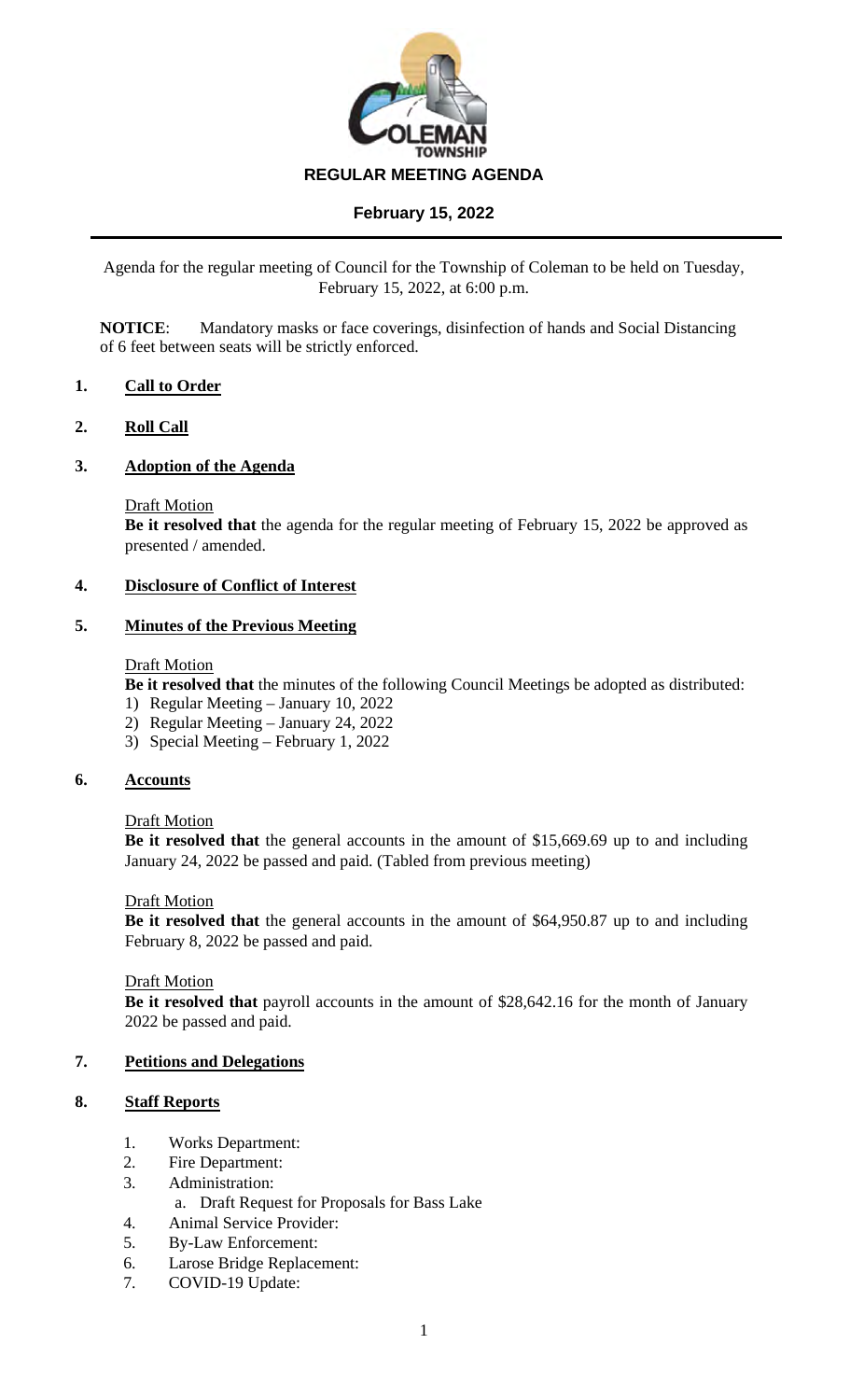

Draft Motion Be it resolved that the Staff Reports be noted and listed in the minutes of this meeting.

# **9. By-laws**

# **10. Business Arising from the Minutes**

### **11. New Business**

- 11.1. Conferences:
- 11.2. Motions:
	- 11.2.1. Resolution of Support from the Municipality of Shuniah to expand the Northern Ontario School of Medicine to Address Physician Shortage in Northern Ontario.
	- 11.2.2. Correspondence between the Town of Latchford and Ontario Power Generation regarding Directive from Province re: Power Sites.
	- 11.2.3. Correspondence from TeMAG dated January 31, 2022 regarding Boreal Forest Medieval Villages and request to support resolution requesting Provincial Ministries to ensure proper planning and environmental policies are being followed.
	- 11.2.4. New Hydro One connections Discussion.
	- 11.2.5. Funding for Headframe.
	- 11.2.6. Discussion regarding some land off of Gillies Lake Road.

# **12. Committee Reports**

- 12.1 Public Works
- 12.2 Finance
- 12.3 Government Liaison, TeMAG and TMA
- 12.4 Tourism & Recreation

# **13. Correspondence**

| <b>Item</b><br>No. | <b>Received</b><br><b>Date</b> | Originator                        | <b>Subject</b>                                                                                                 |
|--------------------|--------------------------------|-----------------------------------|----------------------------------------------------------------------------------------------------------------|
| 13.1               | January 25                     | Township of Adjala-<br>Tosorontio | <b>Funding Support for Infrastructure</b><br>Projects – Bridge/Culvert<br>Replacement in Rural Municipalities  |
| 13.2               | January 21                     | Town of Aurora                    | Dissolve the OLT (Ontario Land<br>Tribunal)                                                                    |
| 13.3               | February 9                     | Town of Bracebridge               | Joint and Several Liability Reform<br>(Mayor G. Smith)                                                         |
| 13.4               | January 28                     | City of Brantford                 | Addressing the Revolving Dorr of<br>Justice – Accountability and Sureties<br>and swift Justice - Resolution    |
| 13.5               | February 11                    | Municipality of Central Elgin     | Joint and Several Liability                                                                                    |
| 13.6               | February 9                     | Township of Clearview             | <b>Funding Support for Infrastructure</b><br>Projects – Bridge/Culvert<br>Replacements in Rural Municipalities |
| 13.7               | February 9                     | Town of Halton Hills              | Dissolve Ontario Land Tribunal                                                                                 |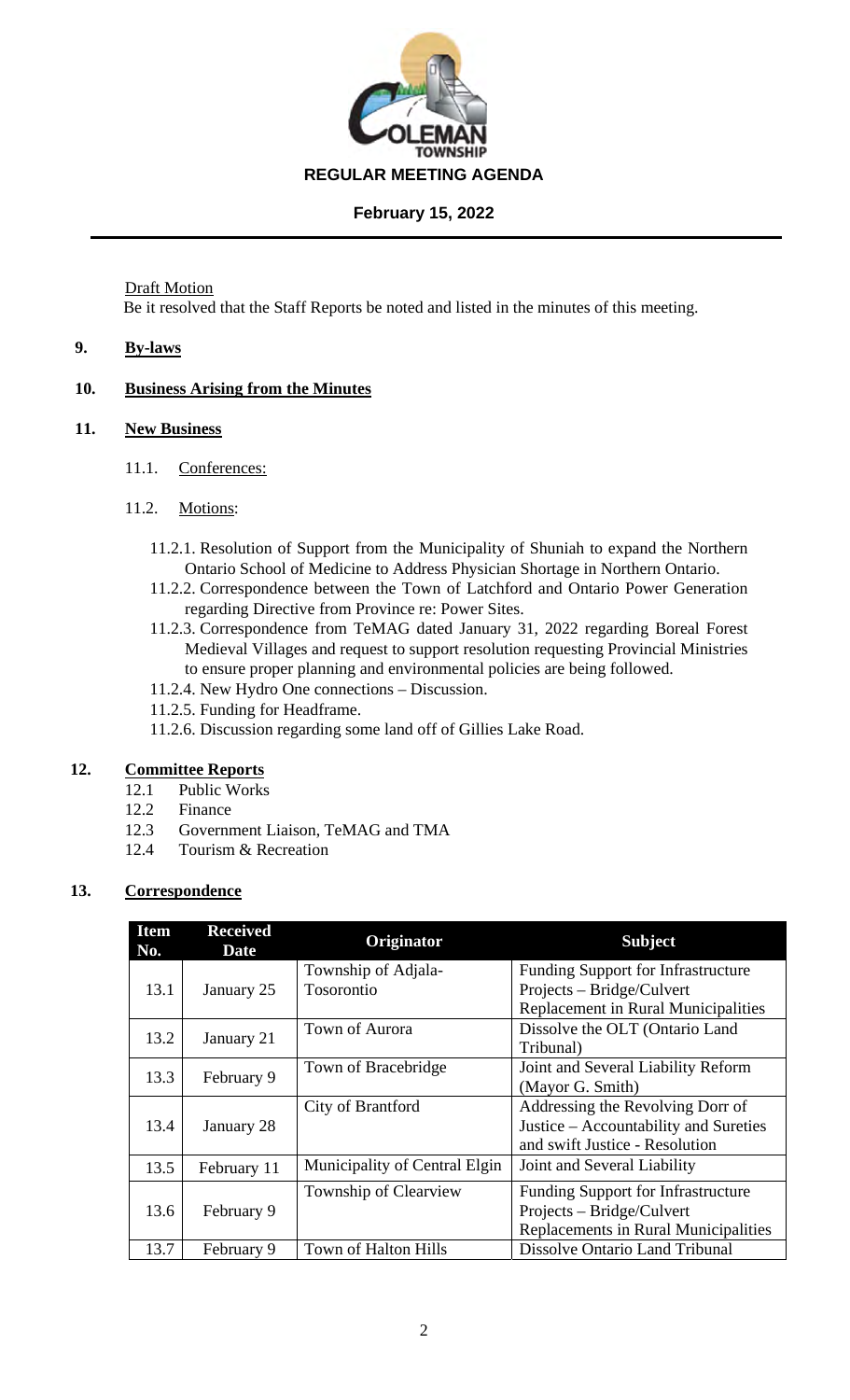

|       |            | FONOM / NOMA / NOSDA          | Joint Press Release – Mental Health,     |
|-------|------------|-------------------------------|------------------------------------------|
| 13.8  | January 26 |                               | Addictions, and Homelessness Crisis      |
|       |            |                               | in the North                             |
|       |            | Ministry of Municipal Affairs | <b>Steps to Cautiously and Gradually</b> |
| 13.9  |            | and Housing                   | <b>Ease Public Health Measures While</b> |
|       | February 3 |                               | Protecting Hospitals and Health Care     |
|       |            |                               | Capacity                                 |
| 13.10 |            | Town of Mono and Town of      | Letter to Attorney General,              |
|       | January 20 | Caledon                       | <b>Addressing POA Backlog</b>            |
| 13.11 | February 9 | Township of Perth             | "Catch and Release" Justice              |
|       |            | Municipality of Shuniah       | <b>Resolution Supported – MPAC</b>       |
| 13.12 | January 21 |                               | Province-Wide Assessment                 |
|       |            | Township of South Glengarry   | <b>Resolution regarding Abandoned</b>    |
| 13.13 | February 7 |                               | Cemeteries                               |
|       |            | Township of South Glengarry   | <b>Resolution Regarding Joint and</b>    |
| 13.14 | February 7 | Several Liability             |                                          |
| 13.15 |            | Timiskaming Health Unit       | Proof of Vaccination Update and          |
|       | January 28 |                               | <b>Other Changes</b>                     |
| 13.16 |            | Timiskaming Health Unit       | <b>Ontario Gradually Easing Public</b>   |
|       | January 21 |                               | <b>Health Measures</b>                   |

### Draft Motion

Be it resolved that correspondence items 13.1 to 13.16 be noted, filed and recorded in the minutes of this meeting.

### **14. Notice of Motion**

### **15. In camera (closed) session**

#### **Draft Motion**

**Whereas** Section 239(2) states that a meeting or part of a meeting may be closed to the public if the subject matter being considered is:

- (b) personal matters about an identifiable individual, including municipal or local board employees;
- (c) a proposed or pending acquisition or disposition of land by the municipality or local board;
- (e) litigation or potential litigation, including matters before administrative tribunals, affecting the municipality or local board;

**Be it resolved that** Council agrees to convene in closed session at \_\_\_\_\_\_\_\_ p.m. to discuss the following matters:

- 1. Human Resources Update.
- 2. Proposals to buy land.
- 3. Residential Water User Concern.
- 4. Chitaroni Litigation Update.

#### Draft Motion:

**Be it resolved that** Council agrees to reconvene in open session at \_\_\_\_\_\_\_ p.m. with/without a report.

#### **16. Confirmatory By-law**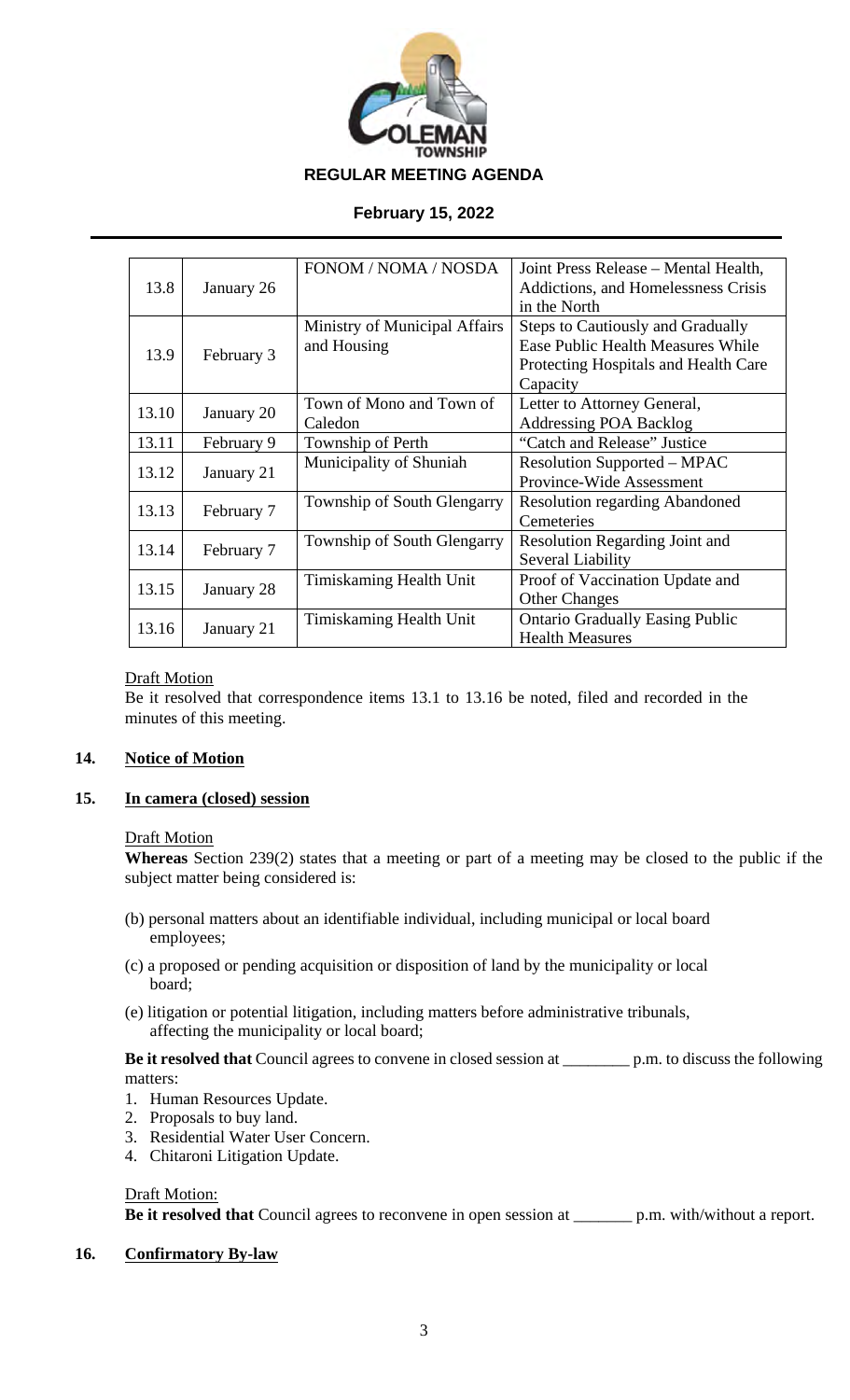

### Draft Motion

**Be it resolved that** By-Law No. 22-08 being a By-law to confirm certain proceedings of Council be read a first and second time.

### **Draft Motion**

**Be it resolved that** By-Law No. 22-08 being a By-law to confirm certain proceedings of Council be read a third and final time and be passed and enacted.

# **17. Adjournment**

### Draft Motion

Be it resolved that this meeting do now adjourn at \_\_\_\_\_\_\_\_\_\_\_\_\_ p.m.

# **GENERAL ACCOUNTS**

| Payment#               | Vendor                                     | Date                              | Amount    |
|------------------------|--------------------------------------------|-----------------------------------|-----------|
| <b>Computer Cheque</b> |                                            |                                   |           |
| 31170                  | <b>City of Timmins</b>                     | 2022-01-24                        | 416.86    |
| 31171                  | <b>Clean Scene</b>                         | 2022-01-24                        | 36.34     |
| 31172                  | <b>Court News Reporter Corp</b>            | 2022-01-24                        | 178.54    |
| 31173                  | <b>Dam Depot</b>                           | 2022-01-24                        | 485.50    |
| 31174                  | <b>Donald Adshead</b>                      | 2022-01-24                        | 452.00    |
| 31175                  | <b>ENBRIDGE GAS INC.</b>                   | 2022-01-24                        | 529.05    |
| 31176                  | <b>Grant Fuels Inc.</b>                    | 2022-01-24                        | 2,552.02  |
| 31177                  | <b>Grant Home Hardware Building</b>        | 2022-01-24                        | 28.23     |
| 31178                  | Hydro One Networks Inc.                    | 2022-01-24                        | 2,838.77  |
| 31180                  | <b>J.L. Richards &amp; Associates Limi</b> | 2022-01-24                        | 1,833.15  |
| 31179                  | <b>Janix Janitorial Supplies</b>           | 2022-01-24                        | 81.31     |
| 31181                  | <b>Kemp Pirie Crombeen</b>                 | 2022-01-24                        | 338.05    |
| 31182                  | <b>Munisoft</b>                            | 2022-01-24                        | 246.34    |
| 31183                  | <b>Northern Tel</b>                        | 2022-01-24                        | 429.95    |
| 31185                  | Ontera                                     | 2022-01-24                        | 13.49     |
| 31186                  | <b>Peavy Mart</b>                          | 2022-01-24                        | 28.24     |
| 31187                  | <b>Pioneer Diesel Injection Ltd</b>        | 2022-01-24                        | 14.09     |
| 31188                  | <b>Purolator Inc.</b>                      | 2022-01-24                        | 33.27     |
| 31189                  | <b>Techknowledgy Office Pro</b>            | 2022-01-24                        | 462.45    |
| 31191                  | <b>Temiskaming Shores</b>                  | 2022-01-24                        | 1,785.00  |
| 31190                  | <b>Temiskaming Speaker</b>                 | 2022-01-24                        | 2,203.91  |
| 31192                  | <b>Town Of Cobalt</b>                      | 2022-01-24                        | 569.50    |
| 31193                  | <b>Tri-Town Automotive Ind Supply</b>      | 2022-01-24                        | 60.61     |
| 31194                  | <b>Xerox Canada Ltd</b>                    | 2022-01-24                        | 53.02     |
|                        |                                            | <b>Total for Computer Cheque:</b> | 15,669.69 |